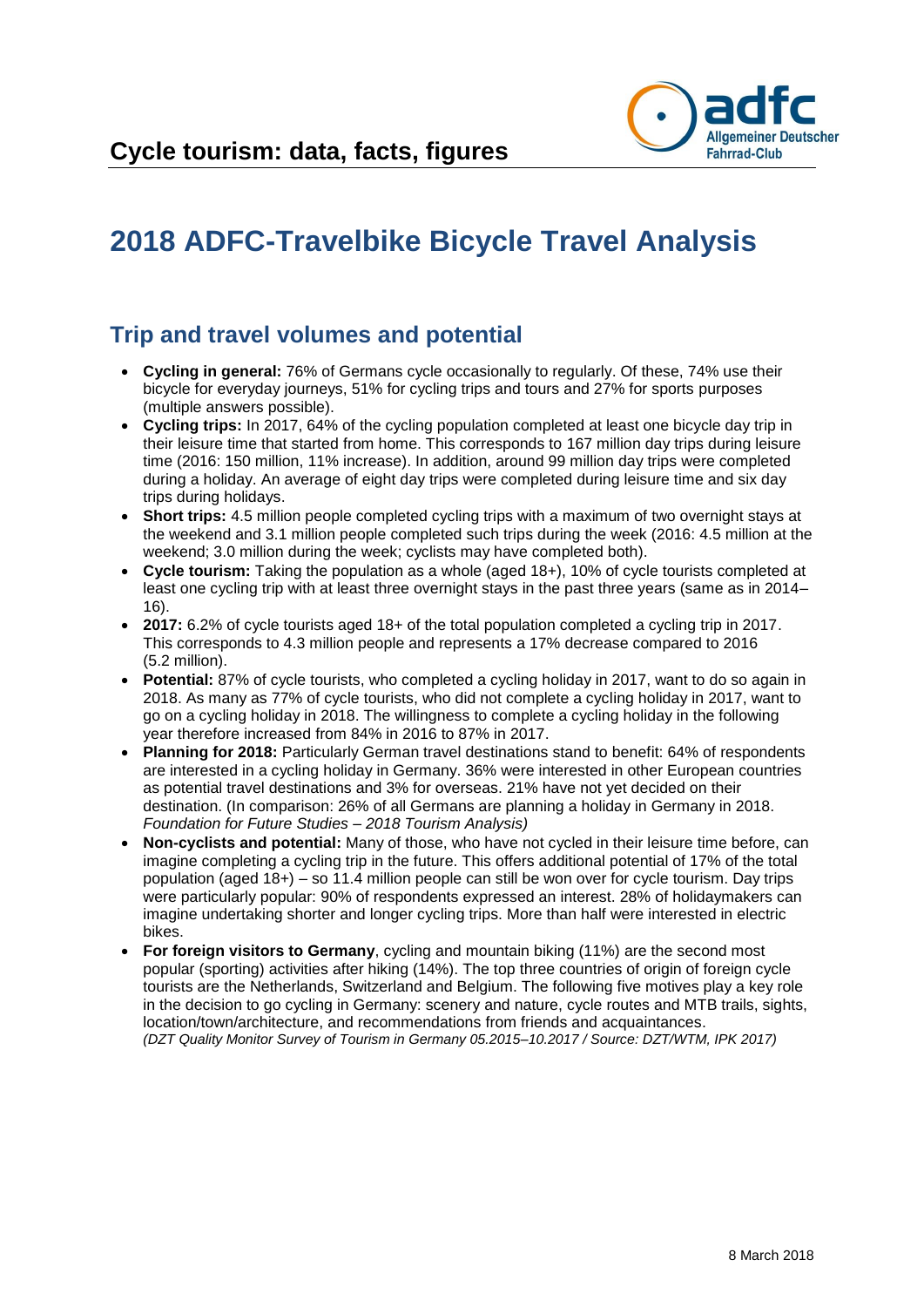

# **Trip behaviour**

- **Start:** 68% set off by bike directly from home, 32% started from elsewhere, with the majority (64%) travelling to their cycling destination by car. 36% travelled by public transport or train. The starting point is rarely more than 60 km away.
- **Activities:** Other than cycling, the most popular activities on holiday are hiking, swimming and jogging.
- **Motives:** Beside experiencing nature (74%), the focus is on the health aspect (74%) during cycling trips, followed by the opportunity to do something with other people (54%), actively do sport (47%) and find a balance to daily life (39%).
- **Information:** When preparing for their trip, day trippers mainly rely on personal recommendations (66%), followed by internet research (44%). Google Maps plays a key role here (81%) and online information provided by tourist organisations is used by 46% of respondents. After Google Maps (44%), komoot is the second most popular app used by 25% of people.
- **On the go:** During cycling trips, signposts are the most important source of information (60%), followed by apps (34%). Google Maps is particularly popular here (52%), followed by komoot (10%). Printed cycling maps and GPS devices were both deemed equally important by 25% of respondents. For the 27% of respondents, who obtain information online when on the go, they mostly inform themselves about the location (81%), route (65%), weather (54%) and gastronomy offers (41%).
- **Hire bikes:** 40% of day trippers are interested in hiring a bike. They emphasised quality as the most important criterion and expect the latest bike models to be offered. Half of them were interested in electric bikes.

# **Travel behaviour**

- **Age:** The average age of cycle tourists is 48. Almost half are aged between 45 and 65 years. 34% are aged 25 to 44 years. 15% are over the age of 65.
- **Motives:** Experience nature (74%), explore new regions (71%), actively do sport (66%), do something for their health (57%) and ride a specific route (50%) are the main reasons for a cycling trip.
- **Information:** The internet remains the #1 source of information to prepare for cycling trips (86%), followed by printed maps (49%). 43% of respondents used print materials from tourist offices to inform themselves – a significant increase compared to the previous year (2016: 28%). 70% of internet users obtain information from tourist organisations and 40% from hotel and travel portals. 30% use travel blogs and the Bett+Bike website. komoot (37%) and Google Maps (17%) are the most popular apps.

On the go, cycle tourists obtain information most frequently from signposting (74%), cycling maps (60%) and internet research (50%). Apps and GPS devices play a role for 42% of respondents. Google Maps (34%) and komoot (28%) are also the most popular apps here. The location, weather and route are researched online and accommodation is sought.

After their holiday, cycle tourists most frequently report back about their trip during discussions with friends, family and acquaintances (87%). Social media, travel forums and blogs play a lesser role.

- **Trip duration:** Most cycling trips last up to one week (40%). In 2017, the number of trips lasting up to three days increased to 28% (2016: 20%). 22% of trips last up to two weeks. 9% of respondents completed cycling trips with 15 or more overnight stays.
- **Main/additional holiday** For 65% of respondents, the cycling holiday was an additional holiday. For 35%, it was the main holiday. When the cycling holiday was the main holiday, there were an average of 12 overnight stays; when it was an additional holiday, the average was five overnight stays.
- **Trip organisation**: 84% of cycle tourists organised their cycling trip for themselves; 16% opted for a package holiday.
- **Travel in the region/on the cycle route:** 25% explored the region from fixed accommodation (circular tours). 75% stayed in changing accommodation (point-to-point tours).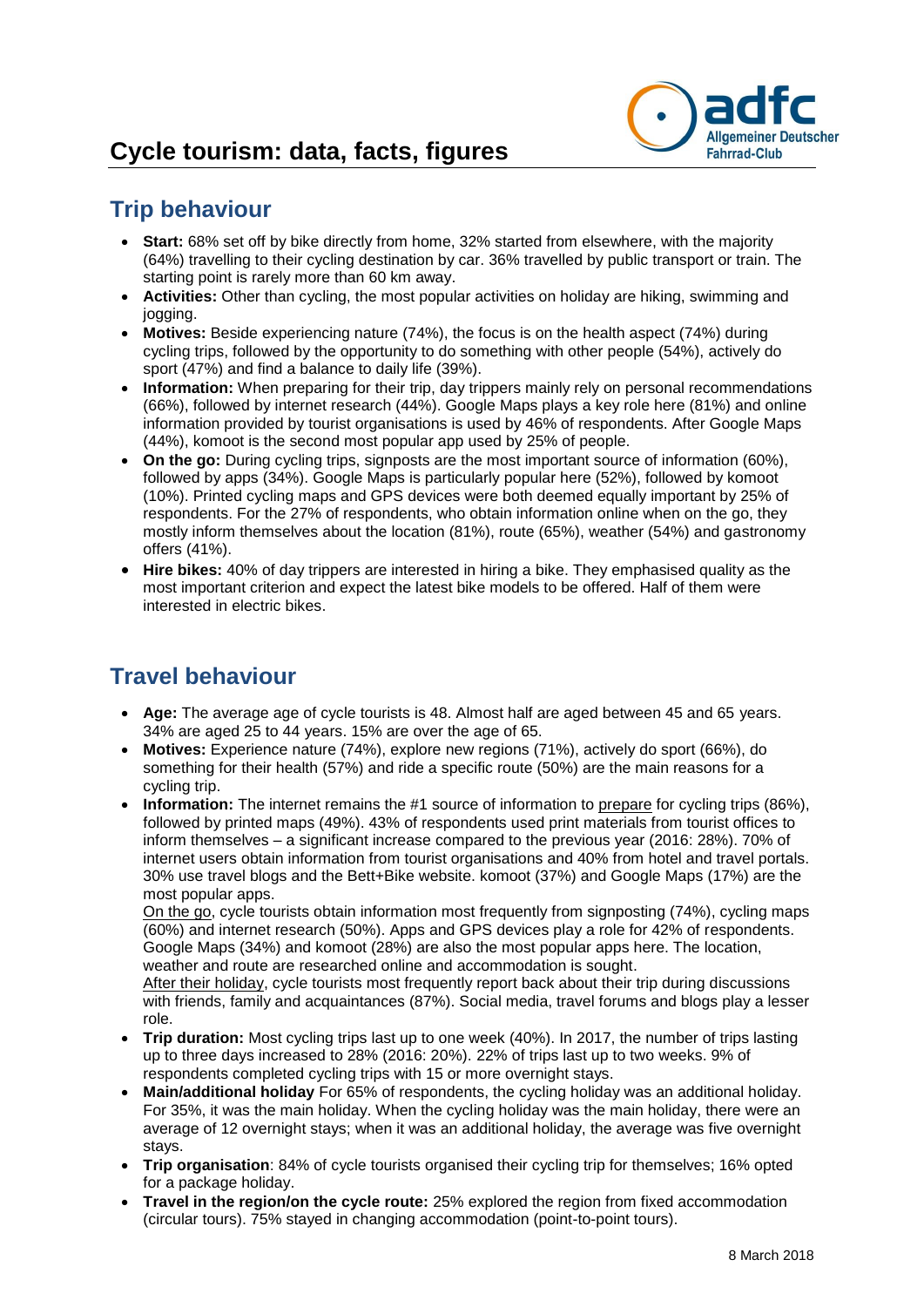# **Cycle tourism: data, facts, figures**



- **Kilometres cycled:** Most cycle tourists (45%) cover 40–60 km in the region. 36% of point-topoint cyclists cover 60–80 km per day, 28% cover 40–60 km, and 25% more than 60 km. An average of 64 km are travelled each day.
- **Travel companion:** Cycle tourists are mainly accompanied by their partner (52%) or friends (35%). 22% of cycling trips are completed in a small group of up to five people. 19% travel alone.
- **Overnight stays:** 57% of cycle tourists prefer to stay in a hotel, 47% stay in a B&B, 19% camp, 14% book a holiday home and 13% use private accommodation such as Airbnb offers. When selecting their accommodation, cycle tourists appreciate value for money (73%) and a good location and access (70%). The facilities offered are important for 32% of cycle tourists and 24% give preference to Bett+Bike accommodation.
- **Travel to/from the cycling destination:** 36% travel by train and 36% travel by car. 20% start directly from home. Just 4% travel by plane.
- **Bicycle travel:** The majority (75%) use a touring or trekking bike. 18% use a mountain bike and 7% a racing bike. Overall, 18% of cycle tourists use an electric bike. This figure has increased significantly compared to 2016 (13%). The proportion of hire bikes increased from 7% to 8%.
- **Quality of offers:** The quality of German regions and long-distance cycle routes tends to receive positive ratings and has improved significantly compared to 2016 (e.g. more reliable digital data and more routes with less traffic). Room for improvement was particularly seen with regard to the signposting and travel to/from the cycling destination by train.
- **Combinations:** Beside cycling, cycle tourists were also particularly interested in cultural sights (68%), hiking (33%), swimming (32%) and health offers (16%).
- **Everyday cycling:** 88% of cycle tourists also cycle in their daily lives. For 29%, cycling on holiday led them to cycle more in their daily lives (2016: 30%).

### **Short trips – comparison with longer cycling trips**

- **Age/gender:** Cycle tourists completing short trips tend to be younger on average (44 years). The proportion of people aged 25 to 44 years is significantly higher than among the cycle tourists taking longer trips (46% vs. 32%). Women complete more short trips than men (48% vs. 36%).
- **Motives:** Experience nature (79%), actively do sport (68%), explore new regions (61%), do something for their health (55%) – the key motives are similar to for longer cycling trips.
- **Trip organisation:** 93% organise their short trips themselves (93% vs. 84% for longer trips); just 7% opt for a package deal.
- **Travel in the region/along a route:** 63% of cycle tourists on a short trip also change their accommodation. However, cycle tourists tend to opt for fixed accommodation more often when on a short trip (38%) than during a longer trip (25%).
- **Kilometres cycled:** Cycle tourists on a short trip cover an average of 55 km per day 10 km less than cycle tourists completing a longer trip.
- **Travel companion:** Short trips are more likely to be completed with a partner than long trips (58% vs. 52%).
- **Travel to/from the cycling destination:** Cycle tourists on short trips are more likely to travel to their destination by car than those completing longer cycling trips (42% vs. 36%) and less likely to travel by train (22% vs. 36%). 32% set out from and return home by bike. This is more than among cycle tourists on longer cycling trips (20%).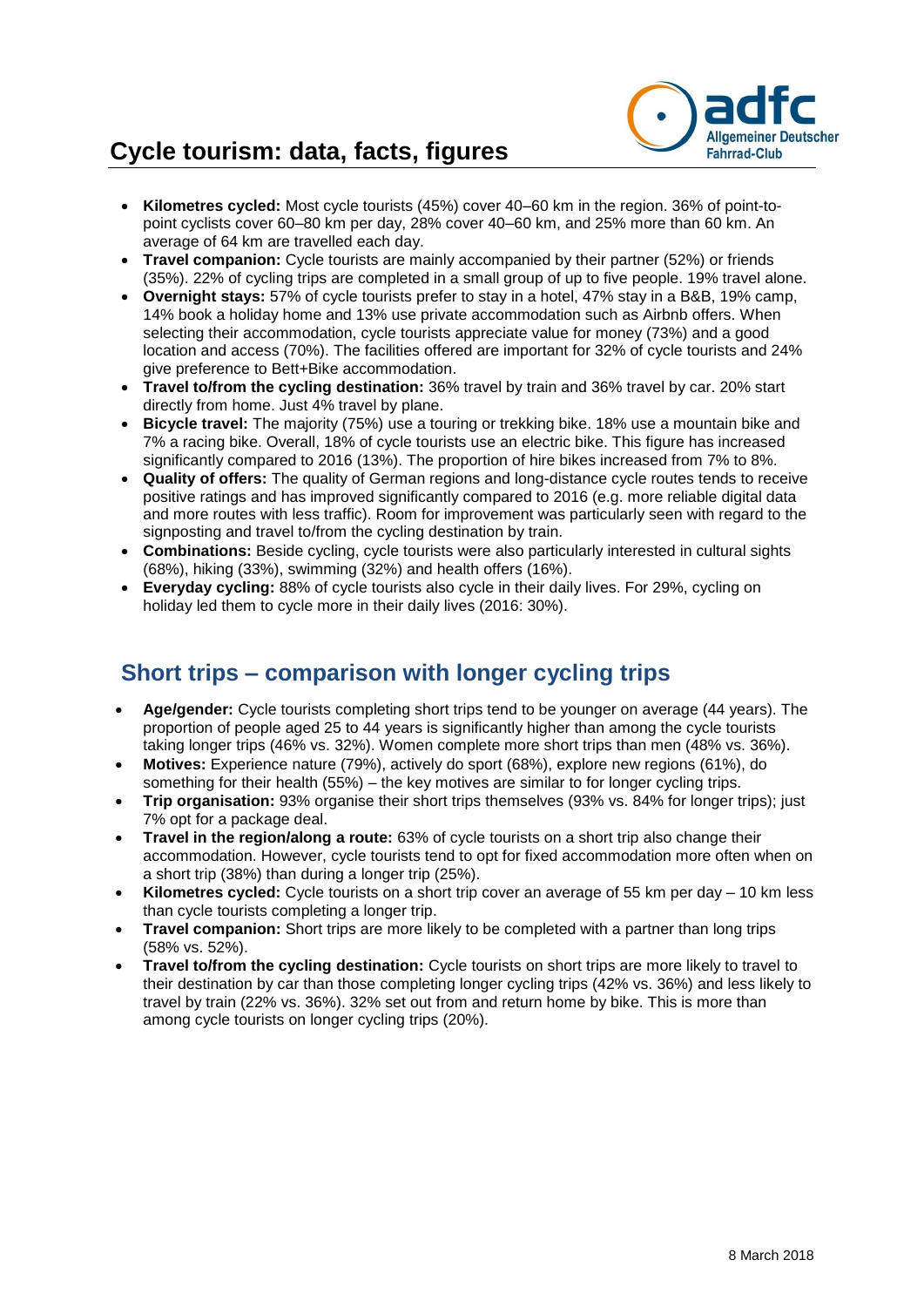

#### **Most popular long-distance cycle routes and cycling regions**

- The Elbe Cycle Route has been named the **most popular long-distance cycle route in Germany** for the fourteenth time. The Weser Cycle Route places second. The Ruhr Valley Cycle Route takes third place and the Main Cycle Route is fourth. The Ems Cycle Route is a newcomer to the top ten, ranked fifth, closely followed by the Rhine Cycle Route, Danube Cycle Route and Baltic Sea Coast Cycle Route. The Oder-Neiße Cycle Route and Mosel Cycle Route are ranked ninth and tenth. A total of 137 long-distance cycle route were mentioned.
- Bavaria is once again the **most popular German bicycle travel region** for the seventh time in a row! Münsterland ranked second. North Rhine-Westphalia, the Ruhr region and Lake Constance took the third to fifth places. The differences between the next most popular regions were so minor that several cycle regions achieved the same top ten ranking. A total of 179 regions\* were mentioned. *\*(Open survey, hence regions, areas and federal states possible*)
- The **most popular long-distance cycle route abroad** by a clear margin is once again the Danube Cycle Route (Passau–Vienna), followed by the Via Claudia Augusta and the Etsch Cycle Route. The relatively new Alpe Adria cycle route has risen five places to rank fourth. The North Sea Cycle Route has dropped three places to now rank fifth. The relatively new Munich–Venice Cycle Route and Lake Constance Cycle Route are newcomers to the top ten. The Berlin-Copenhagen Cycle Route and the Elbe Cycle Route were ranked eighth and ninth respectively. The Baltic Sea Coast Cycle Route once again took tenth place. A total of 77 long-distance cycle route were mentioned.
- **The most popular bicycle travel region abroad** by a long way remains the Netherlands. South Tyrol retains its second place. The Alps, Mallorca, Austria, France, Italy, Lake Garda and Denmark also feature among the top ten. New to the top ten is Tyrol, which is ranked tenth. A total of 136 regions\* were mentioned. *\*(Open survey, hence regions, areas and countries possible*)
- **For the 2018 season**, particularly cycling trips along the Elbe and Danube are planned in Germany, followed by trips along the Baltic Sea Coast Cycle Route, Weser Cycle Route, Mosel Cycle Route and Rhine Cycle Route. Bavaria has once again risen three places in the ranking to rank seventh overall. It is followed by the Lake Constance Cycle Route and the Ruhr Valley Cycle Route. The Oder-Neiße Cycle Route and Emsland are both new to the top ten. A variety of different destinations were mentioned – 242 in total.
- As in the previous year, Austria, Italy, France, the Netherlands, Spain and Denmark were popular **overseas cycling trip destinations**. A total of 40 travel destinations were mentioned. Long-haul travel remains negligible.

#### **Travel to/from the cycling destination by rail and bus**

- **Long-distance rail travel:** In 2017, Deutsche Bahn transported 341,269 bicycles (2016: 327,694) – an increase of around 4%. *(DB Fernverkehr AG)*
- **International rail travel (DB International):** There was a 12% increase in cross-border bicycle carriage abroad trains. In 2017, 66,140 bicycles were transported (2016: 58,912 bicycles). *(DB Fernverkehr AG)*
- **Long-distance bus travel:** The number of bicycles transported by long-distance bus increased further. In 2017, FlixBus transported a total of 98,013 bicycles (2016: 85.000) – a 15% increase compared to the previous year. *(FlixBus)*

# **Developments**

- **Cycle tourism continues to boost tourism in Germany:** 68% of respondents are planning to complete a cycling trip in Germany in 2018. 21% could still be won over, as they have not yet decided on their cycling destination.
- **Incoming tourism:** Scenery/nature and cycle routes are the most important criteria for foreign cycle tourists.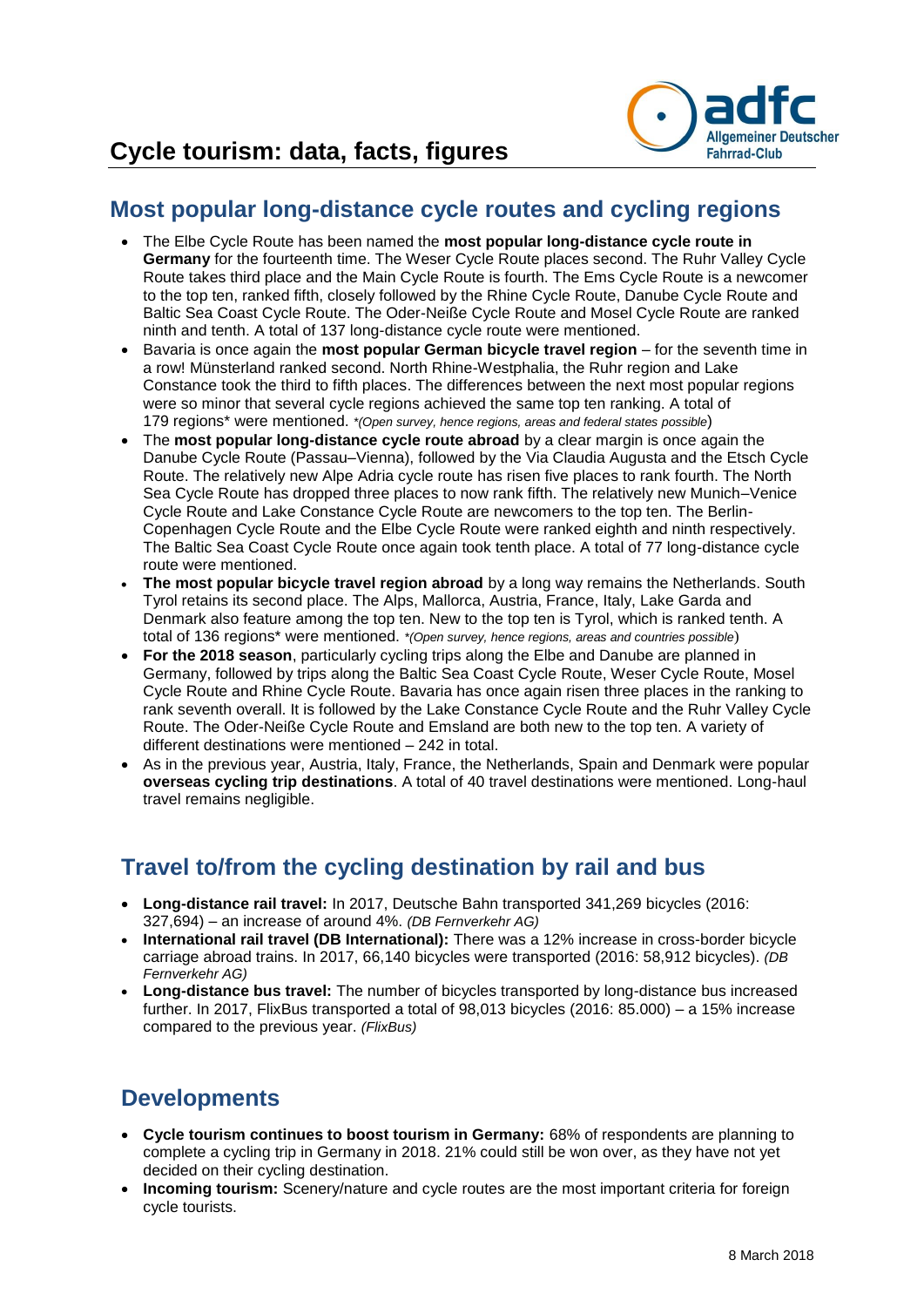# **Cycle tourism: data, facts, figures**



- **ADFC Quality Routes:** The classification is an incentive to improve quality. The Saarland Cycle Route, for example, improved its rating from three stars to four, and motivated residents to get involved and invest in the quality route, as was the case with the Drau Cycle Path.
- **Alp crossings:** The terrain doesn't always have to be flat: interest in traversing the Alps is also growing. New routes are ranked highly in the top ten of the most popular routes abroad.
- **Differences:** The differences in ranking are decreasing between routes and regions just one more incentive to invest more in corporate identity.
- **Smart biking** is growing in popularity: the relevance of smart bikes is growing in cycle tourism.
- **Electric bikes:** The proportion of cycle tourists using an electric bike once again increased and now lies at 18%. (In 2016, the proportion of e-bikes in the overall bicycle market was 15%, which corresponds to 607,500 electric bikes sold. *ZIV – Zweirad-Industrie-Verband 2016*)
- **Season start:** A growing number of metropolises publish attractive magazines promoting cycling trips before the start of the cycling season. Experienced ADFC tour guides reveal the most popular cycle routes. The komoot app regularly provides digital trip suggestions for the weekend. This is an incentive for the regions around major cities to invest in bicycle-friendly infrastructure to attract day trippers.

#### **From the routes and regions**

- **Saarland:** According to the extrapolation for the bicycle traffic analysis of the cycling network in Saarland conducted in 2016, 1.5 million people cycle in Saarland every year. Most respondents rate the overall infrastructure and signposting as good to very good and around 85% would recommend Saarland to others as a cycling destination. Day trippers spend an average of €16 per day. Cycle tourists (touring and regional cyclists) spend an average of €76.50 per day, of which a good €43 per day is spent on accommodation. Quality helps to create a positive image, which is reflected in the annual total value added of €6.6 million from cycle tourism in Saarland. *(Tourismuszentrale Saarland GmbH)*
- **Lower Saxony:** The bicycle traffic analysis conducted in Lower Saxony in 2016 revealed that the proportion of regional cyclists increased by 10% compared to 2015 while the proportion of touring cyclists remained unchanged. The number of cycling day trips decreased by 10%. Electric bike usage doubled to 34%. The offers and infrastructure were rated as good to very good by 93% of cycle tourists. The total annual value added for the long-distance cycle routes investigated amounted to €106 million.

*(TourismusMarketing Niedersachsen GmbH: 2016 Bicycle Traffic Analysis for Lower Saxony)*

- **Drau Cycle Path:** The 5-star ADFC Quality Route benefits from the ADFC classification: the number of cycle tourists continues to grow. The partners (Carinthia, South Tyrol, East Tyrol, Slovenia and Croatia) promote the cycle route through storytelling. The Slovenian section between Dravograd and Maribor is to be developed for cyclists by 2020 with an investment of €15 million. The length of the Drau Cycle Path will therefore increase by 200 km to a total length of 520 km. *(Kärnten Werbung)*
- **Cooperations between rail and route providers: Alpe Adria Cycle Route:** The ideal complement to a cycle route leading over the Alps: the crossborder MICOTRA trains that run between Udine and Villach are very popular. In 2017, 17,500 bicycles were transported – a 36% increase compared to 2016. *(Kärnten Werbung)* **Tauern Cycle Trail:** In 2017, the Pinzgau local railway transported 9,700 bicycles to the start of the route in Krimml. *(SalzburgerLand Tourismus GmbH)*

#### **The ADFC and cycle tourism**

 With **'Deutschland per Rad entdecken'**, the ADFC provides inspiration for the next cycling trip and promotes German cycle tourism within Germany. With the combination of a brochure, online presence and accompanying marketing activities, 'Deutschland per Rad entdecken' is the most successful national marketing campaign for German cycle tourism and the market leader in the